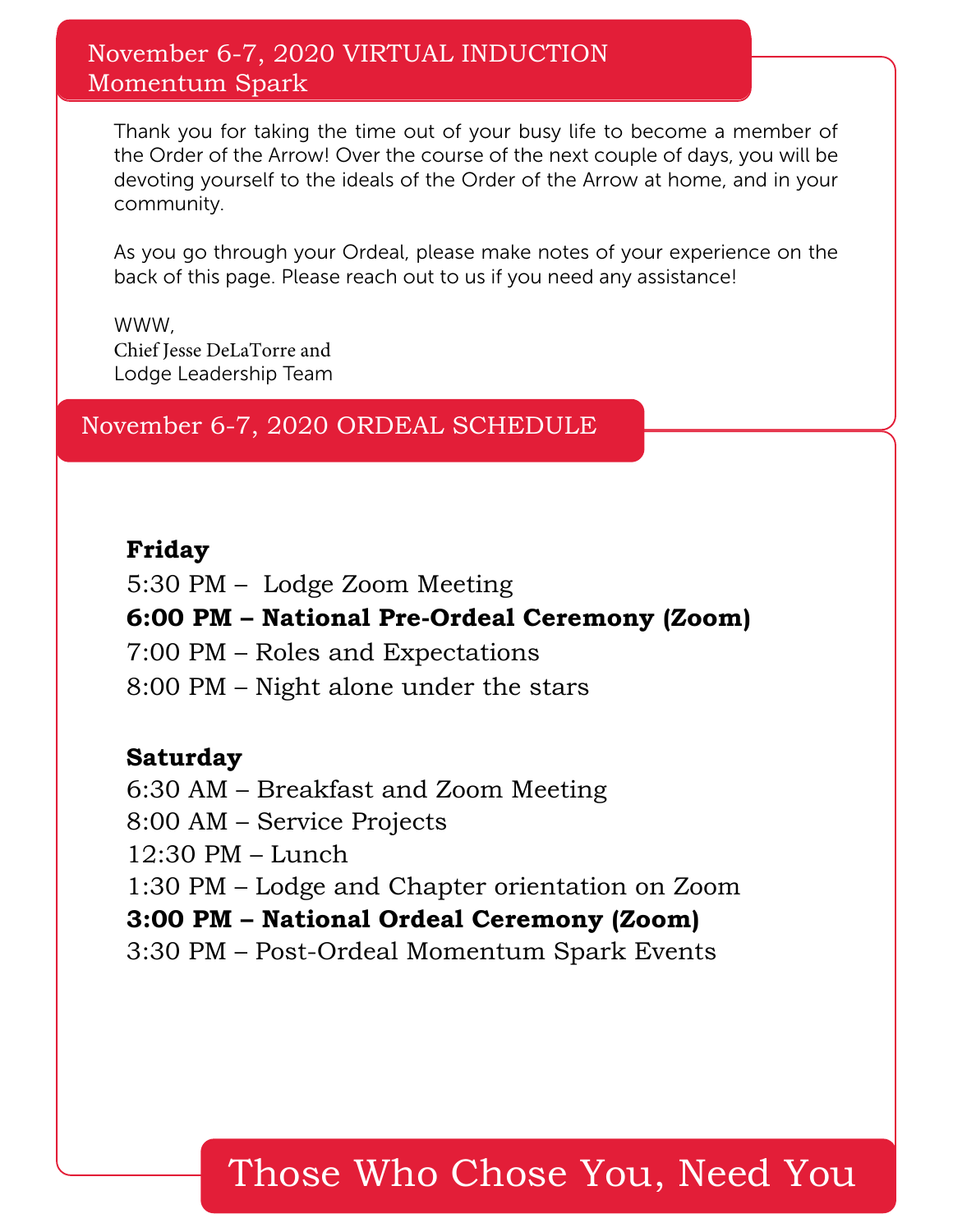## Friday, November 6, 2020

| Time (EDT)         | Stream 1            | <b>Stream 2</b> |
|--------------------|---------------------|-----------------|
| 9:00 <sub>pm</sub> | Opening Show        |                 |
| 9:30 PM            | Pre-Ordeal Ceremony |                 |
| 10:30 PM           |                     |                 |

### Saturday, November 7, 2020

| Time (EDT) | Stream 1                                                                       | <b>Stream 2</b>                  |
|------------|--------------------------------------------------------------------------------|----------------------------------|
| $- AM$     | This segment of the induction process will be conducted with your local lodge. |                                  |
| $6:00$ PM  | Ordeal Ceremony                                                                |                                  |
| 6:30 PM    |                                                                                |                                  |
| 7:00 PM    | Lodge and Section Program Highlight                                            | Finding Momentum: National Chair |
| 7:30 PM    | Kahoot                                                                         | The Roles of Advisers in the OA  |
| 8:00 PM    | Meet the National Officers                                                     |                                  |
| 8:30 PM    | Game Show                                                                      |                                  |
| 9:30 PM    |                                                                                |                                  |
| 10:00 PM   | <b>Closing Show</b>                                                            |                                  |

# Those Who Chose You, Need You